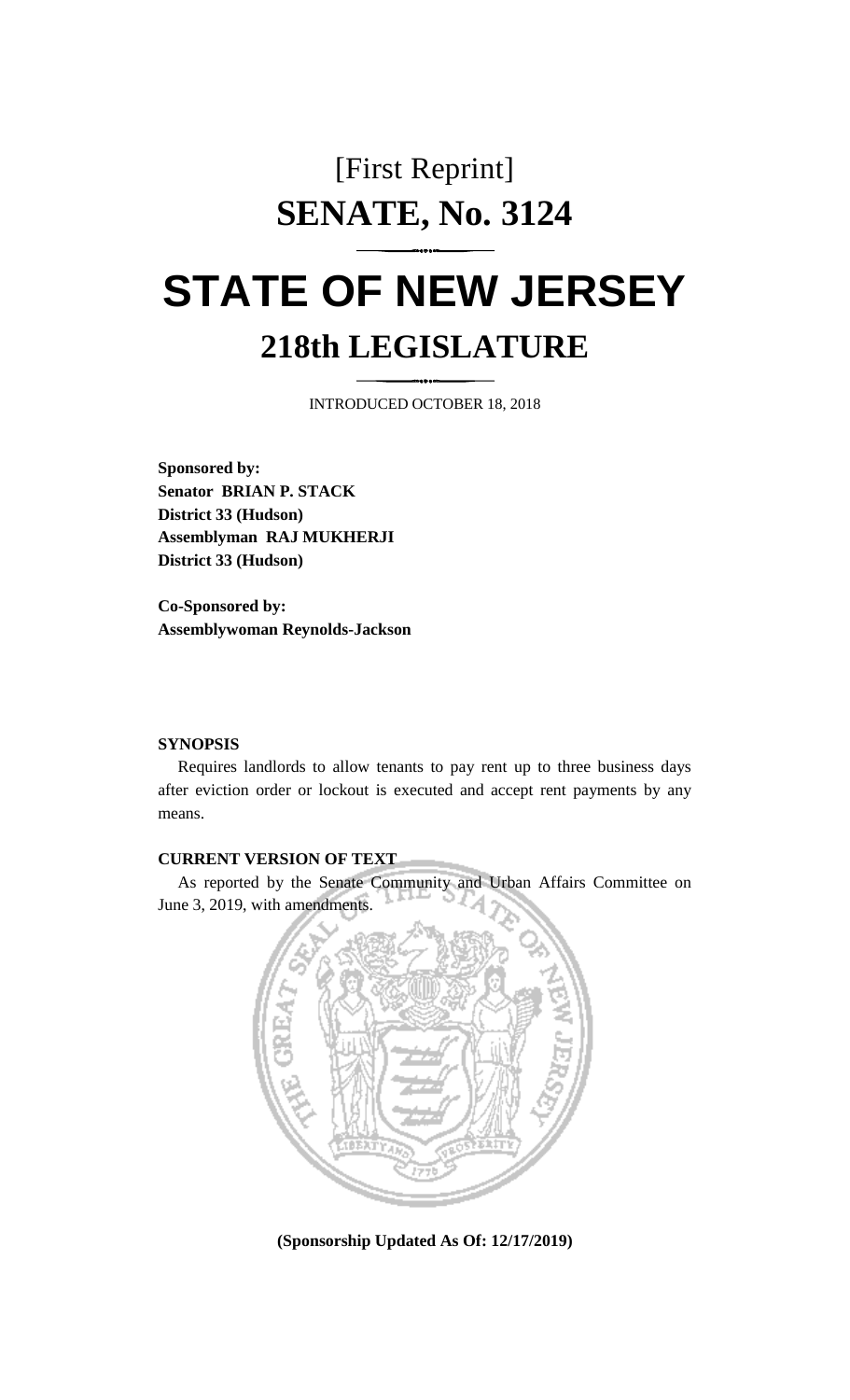**AN ACT** concerning tenant payment of rent to landlords, and supplementing P.L.1974, c.47 (C.2A:42-10.15 et seq.) and Title 46 of the Revised Statutes.

 **BE IT ENACTED** *by the Senate and General Assembly of the State of New Jersey:*

 1. a. In an eviction action for nonpayment of rent, pursuant to subsection a. of section 2 of P.L.1974, c.49 (C.2A:18-61.1), the court shall provide a period of three business days after the date on which **<sup>1</sup> [**an eviction order or**]** a warrant for removal is posted to the unit or a**<sup>1</sup>** lockout is executed due to **<sup>1</sup> [**late payment**]** nonpayment**<sup>1</sup>** 13 of rent, for  $\mathbf{1}$  [all tenants] the tenant<sup>1</sup> to submit a rent payment. A 14 late fee shall not be imposed <sup>1</sup>in excess of the amount set forth in 15 the application for a warrant for removal<sup>1</sup> if  $1 \text{ all}^1$  rent  $1 \text{ due and}$ 16  $\omega$  <u>owing</u><sup>1</sup> is paid <sup>1</sup> [on or before the third business day after the day on which the eviction order or lockout is executed**]** within the three 18 business day period established by this subsection<sup>1</sup>.

19 b.  $\frac{1}{1}$  A landlord shall  $\frac{1}{1}$  be required to  $\mathbf{I}^1$  accept all payments of rent made by a tenant within the three business day period established by subsection a. of this section and **<sup>1</sup> [**shall be required to relinquish control of the property to the tenant**]** upon payment of the rent due and owing, within two business days thereafter, the 24 landlord shall provide the court with written notice that the rent due 25 and owing was paid. A copy of this notice shall be provided to the tenant.

 (2) Upon receipt of the written notice as provided in this subsection, the court shall dismiss with prejudice the action for nonpayment of rent.

 (3) If the tenant makes a timely payment within the three business day period established by subsection a. of this section, and the landlord fails to provide the court with written notice of the rent payment, the tenant may file a motion to dismiss with prejudice the 34 action for nonpayment of rent upon notice to the landlord<sup>1</sup>. 

36 a. A landlord shall  $\text{1}$  [be required to  $\text{1}$ <sup>1</sup> accept a rent payment 37 made <sup>1</sup>I by any means, including but not limited to cash payments, personal checks, or payments made by third parties such as rental assistance programs or charitable organizations**]** within the three business day period established by subsection a. of section 1 of 41 P.L., c. (C. ) (pending before the Legislature as this bill), whether made by cash, certified check, or money order, or through any federal, State, or local rental assistance program or bona fide

**EXPLANATION – Matter enclosed in bold-faced brackets [thus] in the above bill is not enacted and is intended to be omitted in the law.**

**Matter underlined thus is new matter. Matter enclosed in superscript numerals has been adopted as follows: Senate SCU committee amendments adopted June 3, 2019.**